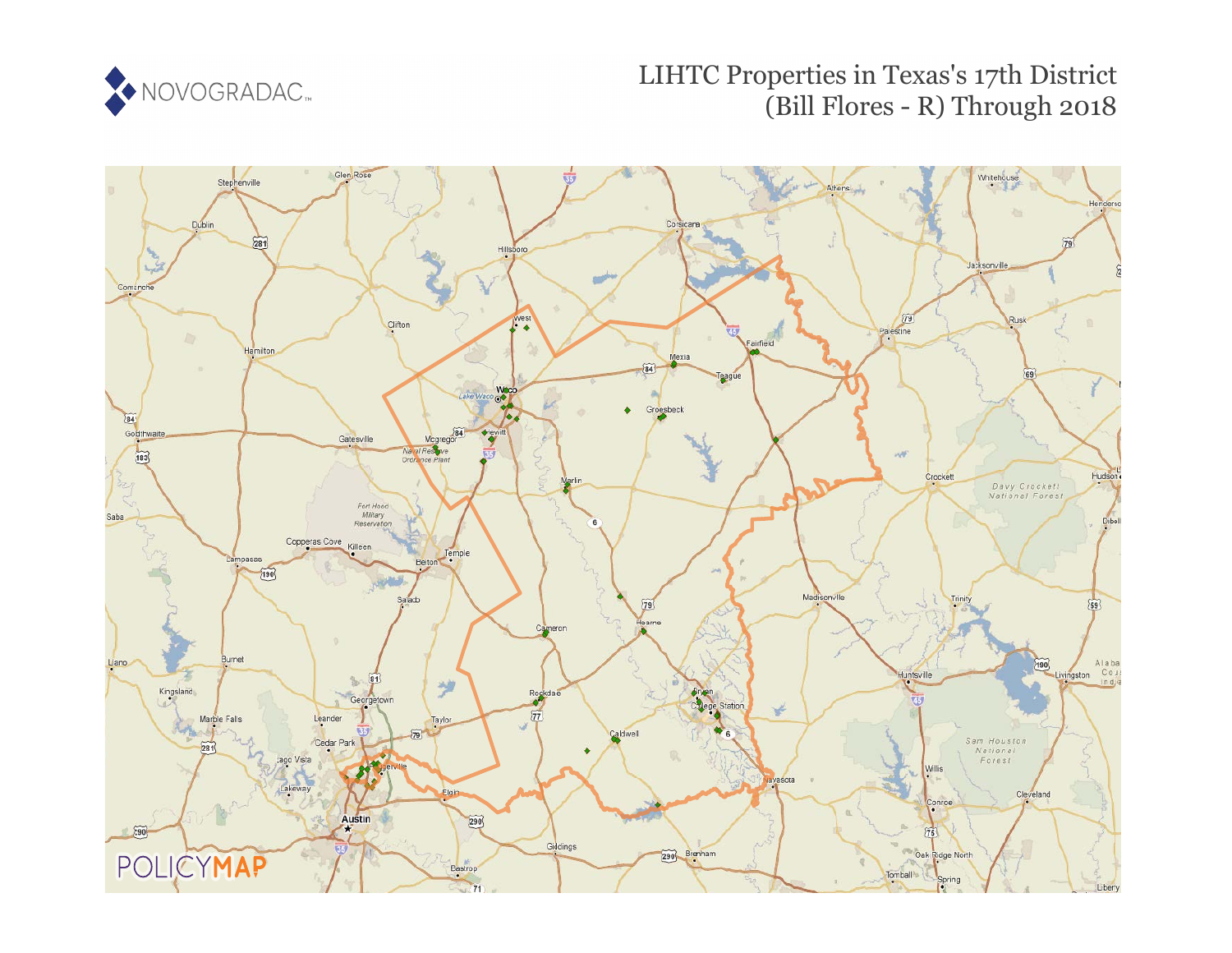| <b>Project Name</b>                                                            | <b>Address</b>                       | <b>City</b>                    | <b>State</b>             | <b>Zip Code</b> | Nonprofit<br><b>Sponsor</b> | <b>Allocation</b><br>Year | <b>Annual</b><br><b>Allocated</b><br><b>Amount</b> | <b>Year Placed</b><br>in Service | <b>Construction Type</b> | <b>Total</b><br><b>Units</b> | Low<br>Income<br><b>Units</b> | <b>Rent</b> or<br>Income<br><b>Ceiling</b> | <b>Credit</b><br><b>Percentage</b> | Tax-<br><b>Exempt</b><br><b>Bond</b> | <b>HUD Multi-Family</b><br><b>Financing/Rental</b><br><b>Assistance</b> |
|--------------------------------------------------------------------------------|--------------------------------------|--------------------------------|--------------------------|-----------------|-----------------------------|---------------------------|----------------------------------------------------|----------------------------------|--------------------------|------------------------------|-------------------------------|--------------------------------------------|------------------------------------|--------------------------------------|-------------------------------------------------------------------------|
| <b>VILLAGE PLACE APTS</b>                                                      | 111 VILLAGE PL DR                    | <b>LORENA</b>                  | TX                       | 76655           | No                          | 2009                      | \$0\$                                              | 2010                             | Not Indicated            | $32\,$                       | 32                            |                                            | 60% AMGI Not Indicated No          |                                      |                                                                         |
| <b>LONGBRIDGE APTS</b>                                                         | 921 N TYUS ST                        | <b>GROESBECK</b>               | TX                       | 76642           | No                          | 2010                      | $\boldsymbol{\mathsf{S}}\boldsymbol{\mathsf{0}}$   | 2011                             | <b>Not Indicated</b>     | 28                           | 28                            |                                            | 60% AMGI Not Indicated No          |                                      |                                                                         |
| <b>COSTA ESMERALDA</b>                                                         | 1516 GURLEY LN                       | WACO                           | TX                       | 76706           | No                          | 2009                      | $\boldsymbol{\mathsf{S}}\boldsymbol{\mathsf{0}}$   | 2011                             | Not Indicated            | 112                          | 112                           |                                            | 60% AMGI Not Indicated No          |                                      |                                                                         |
| <b>CHERRYWOOD APTS</b>                                                         | 701 TOKIO RD                         | <b>WEST</b>                    | TX                       | 76691           | No                          | 2009                      | \$0                                                | 2011                             | Not Indicated            | 44                           | 44                            |                                            | 60% AMGI Not Indicated No          |                                      |                                                                         |
| <b>MEXIA GARDENS</b>                                                           | 1000 E GRAYSON ST                    | <b>MEXIA</b>                   | TX                       | 76667           | No                          | 2010                      | SO                                                 | 2012                             | Not Indicated            | 80                           | 80                            |                                            | 60% AMGI Not Indicated No          |                                      |                                                                         |
| ALLEGRE POINT                                                                  | 1833 CHEDDAR LOOP                    | $\boldsymbol{\mathrm{AUSTIN}}$ | TX                       | 78728           | $_{\rm No}$                 | 2011                      | $\$0$                                              | 2013                             | Not Indicated            | 184                          | 184                           |                                            | 60% AMGI Not Indicated No          |                                      |                                                                         |
| HUNTERS CHASE SENIOR APTS 1501 E BELTON AVE                                    |                                      | <b>ROCKDALE</b>                | TX                       | 76567           | No                          | 2011                      | \$0\$                                              | 2013                             | Not Indicated            | 80                           | 80                            |                                            | 60% AMGI Not Indicated No          |                                      |                                                                         |
| STONELEAF AT FAIRFIELD                                                         | 113 W REUNION ST                     | <b>FAIRFIELD</b>               | TX                       | 75840           | No                          | 2013                      | $\boldsymbol{\mathsf{S}}\boldsymbol{\mathsf{0}}$   | Insufficient<br>Data             | Not Indicated            | 49                           | 45                            |                                            | 60% AMGI Not Indicated No          |                                      |                                                                         |
| <b>HILLSIDE APTS</b>                                                           | 1125 N ROSS AVE                      | <b>MEXIA</b>                   | TX                       | 76667           |                             | Insufficient<br>Data      | $\$0$                                              | Insufficient<br>Data             | Not Indicated            | 48                           | $\mathbf 0$                   |                                            | Not Indicated                      |                                      |                                                                         |
| HISTORIC LOFTS OF WACO<br>HIGH1                                                | <b>815 COLUMBUS AVE</b>              | WACO                           | TX                       | 76701           |                             | Insufficient<br>Data      | $\$0$                                              | Insufficient<br>Data             | Not Indicated            | 104                          | $\bf{0}$                      |                                            | Not Indicated                      |                                      |                                                                         |
| HOMETOWNE AT PICADILLY                                                         | 500 GRAND AVE PKWY PFLUGERVILLE      |                                | TX                       | 78660           |                             | Insufficient<br>Data      | ${\bf S0}$                                         | Insufficient<br>Data             | Not Indicated            | 167                          | $\boldsymbol{0}$              |                                            | Not Indicated                      |                                      |                                                                         |
| LODGE AT MERRILLTOWN                                                           | 14745 MERRILTOWN RD AUSTIN           |                                | TX                       | 78728           |                             | Insufficient<br>Data      | ${\bf S0}$                                         | Insufficient<br>Data             | Not Indicated            | 199                          | $\bf{0}$                      |                                            | Not Indicated                      |                                      |                                                                         |
| MID TOWNE APTS                                                                 | 2728 OSBORN LN                       | <b>BRYAN</b>                   | $\mathcal{T}\mathcal{X}$ | 77803           | No                          | 2008                      | $\$0$                                              | Insufficient<br>Data             | Not Indicated            | 80                           | 80                            |                                            | 60% AMGI Not Indicated No          |                                      |                                                                         |
| MIDTOWN MANOR APTS (WAS<br><b>EMERALD PARK -PART OF</b><br><b>MASTER LURA)</b> | 200 REBECCA ST                       | <b>BRYAN</b>                   | TX                       | 77801           |                             | Insufficient<br>Data      | ${\bf S0}$                                         | Insufficient<br>Data             | Not Indicated            | 47                           | $\bf{0}$                      |                                            | Not Indicated                      |                                      |                                                                         |
| HERITAGE AT DARTMOUTH                                                          | 2518 DARTMOUTH ST COLLEGE STATION TX |                                |                          | 77840           | No                          | 1998                      | \$0\$                                              | 1999                             | <b>New Construction</b>  | 96                           | 96                            |                                            | 70 % present<br>value              | $\mathbf{N}\mathbf{o}$               |                                                                         |

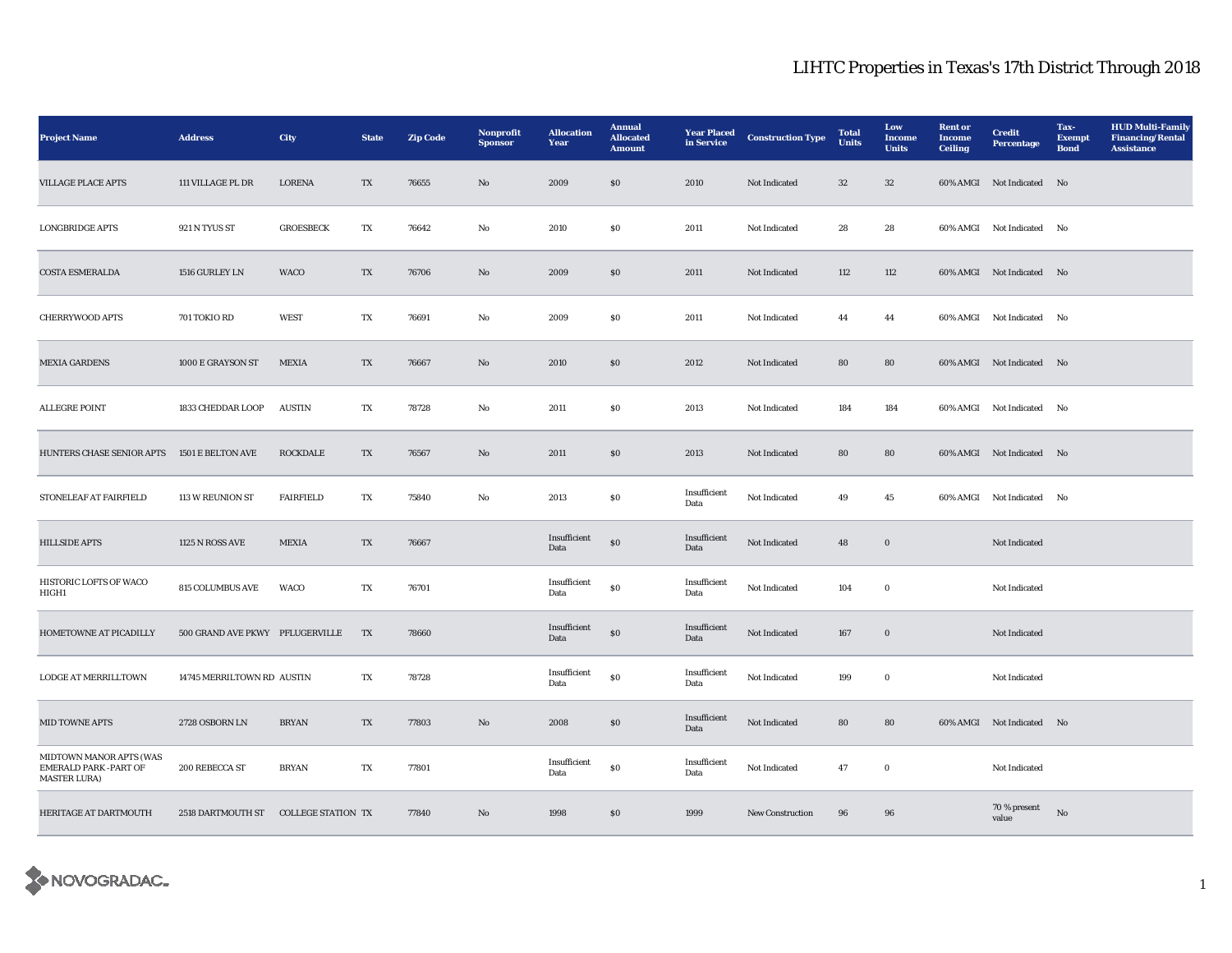| <b>Project Name</b>                                          | <b>Address</b>                            | City                      | <b>State</b> | <b>Zip Code</b> | Nonprofit<br><b>Sponsor</b> | <b>Allocation</b><br>Year | <b>Annual</b><br><b>Allocated</b><br><b>Amount</b> | <b>Year Placed</b><br>in Service | <b>Construction Type</b>              | <b>Total</b><br>Units | Low<br>Income<br><b>Units</b> | <b>Rent</b> or<br><b>Income</b><br>Ceiling | <b>Credit</b><br><b>Percentage</b> | Tax-<br><b>Exempt</b><br><b>Bond</b> | <b>HUD Multi-Family</b><br><b>Financing/Rental</b><br><b>Assistance</b> |
|--------------------------------------------------------------|-------------------------------------------|---------------------------|--------------|-----------------|-----------------------------|---------------------------|----------------------------------------------------|----------------------------------|---------------------------------------|-----------------------|-------------------------------|--------------------------------------------|------------------------------------|--------------------------------------|-------------------------------------------------------------------------|
| <b>BURLESON HEIGHTS APTS</b>                                 | 300 HWY 36 S                              | CALDWELL                  | TX           | 77836           | No                          | 1999                      | S <sub>0</sub>                                     | 2000                             | Acquisition and Rehab 24              |                       | 24                            |                                            | $30\,\%$ present<br>value          |                                      |                                                                         |
| <b>FREESTONE APTS</b>                                        | 835 US HWY 84 W                           | <b>TEAGUE</b>             | TX           | 75860           | $\mathbf{N}\mathbf{o}$      | 2000                      | \$0                                                | 2000                             | Acquisition and Rehab 20              |                       | 20                            |                                            | 30 % present<br>value              |                                      |                                                                         |
| <b>HAVEN</b>                                                 | 2526 DARTMOUTH ST                         | <b>COLLEGE STATION TX</b> |              | 77840           | Yes                         | 2000                      | <b>SO</b>                                          | 2001                             | New Construction                      | 24                    | 24                            |                                            | $70$ % present<br>value            | $_{\rm No}$                          |                                                                         |
| HEATHERWILDE PARK RETIREME 16500 YELLOW SAGE ST PFLUGERVILLE |                                           |                           | TX           | 78660           |                             | 2000                      | $\$0$                                              | 2002                             | Not Indicated                         | 168                   | 128                           |                                            | Not Indicated                      |                                      |                                                                         |
| PARKSIDE PLACE APTS                                          | <b>603 PARKSIDE DR</b>                    | <b>GROESBECK</b>          | TX           | 76642           |                             | 2000                      | $\$0$                                              | 2002                             | Not Indicated                         | 44                    | 44                            |                                            | Not Indicated                      |                                      |                                                                         |
| THE LANDING                                                  | 2509 E LAKE SHORE DR WACO                 |                           | TX           | 76705           | No                          | 2001                      | \$0                                                | 2003                             | <b>New Construction</b>               | 120                   | $\bf{0}$                      |                                            | 70 % present<br>value              | No                                   |                                                                         |
| <b>WESTCHESTER WOODS</b>                                     | 19600 N<br>HEATHERWILDE BLVD              | PFLUGERVILLE              | TX           | 78660           | No                          | 2001                      | S <sub>0</sub>                                     | 2003                             | <b>New Construction</b>               | 250                   | 250                           |                                            | 30 % present<br>value              | Yes                                  |                                                                         |
| <b>WILLIAMS TRACE APTS</b>                                   | 100 E 22ND ST                             | <b>CAMERON</b>            | TX           | 76520           | No                          | 2002                      | \$0                                                | 2003                             | Both New Construction 68<br>and $A/R$ |                       | 68                            |                                            | 70 % present<br>value              | $\rm No$                             |                                                                         |
| <b>DRIPPING SPRINGS SENIOR</b><br>VILLAGE                    | 2405 J J FLEWELLEN<br>RD                  | <b>WACO</b>               | TX           | 76704           | No                          | 2003                      | $\$0$                                              | 2005                             | New Construction                      | 100                   | 85                            |                                            | 70 % present<br>value              | $_{\rm No}$                          |                                                                         |
| <b>FOREST PARK APTS</b>                                      | 1828 SANDY POINT RD BRYAN                 |                           | TX           | 77807           | $\mathbf{N}\mathbf{o}$      | 2003                      | $\$0$                                              | 2005                             | New Construction                      | 140                   | 119                           |                                            | 70 % present<br>value              | $_{\rm No}$                          |                                                                         |
| <b>RED OAK APTS (WACO)</b>                                   | 4510 S THIRD ST RD                        | WACO                      | TX           | 76706           | No                          | 2003                      | $\$0$                                              | 2005                             | New Construction                      | 80                    | 64                            |                                            | 70 % present<br>value              | $_{\rm No}$                          |                                                                         |
| <b>TERRACE PINES</b>                                         | 819 KRENEK TAP RD                         | <b>COLLEGE STATION TX</b> |              | 77840           | No                          | 2004                      | \$0                                                | 2005                             | <b>New Construction</b>               | 100                   | 80                            |                                            | 70 % present<br>value              | No                                   |                                                                         |
| <b>RIVER PARK APTSNT HOMES</b>                               | 1001 S MLK JR BLVD                        | <b>WACO</b>               | TX           | 76704           |                             | Insufficient<br>Data      | S <sub>0</sub>                                     | Insufficient<br>Data             | Not Indicated                         | 116                   | $\bf{0}$                      |                                            | Not Indicated                      |                                      |                                                                         |
| <b>ROSE MARIE ARMS, LTD</b>                                  | 101 ROSE MARIE BLVD HEARNE                |                           | TX           | 77859           |                             | Insufficient<br>Data      | $\boldsymbol{\mathsf{S}}\boldsymbol{\mathsf{O}}$   | Insufficient<br>Data             | Not Indicated                         | 16                    | $\boldsymbol{0}$              |                                            | Not Indicated                      |                                      |                                                                         |
| <b>ROSEMONT AT HEATHER BEND</b>                              | 16701 N<br>HEATHERWILDE BLVD PFLUGERVILLE |                           | TX           | 78660           |                             | Insufficient<br>Data      | $\$0$                                              | Insufficient<br>Data             | Not Indicated                         | 255                   | $\bf{0}$                      |                                            | Not Indicated                      |                                      |                                                                         |

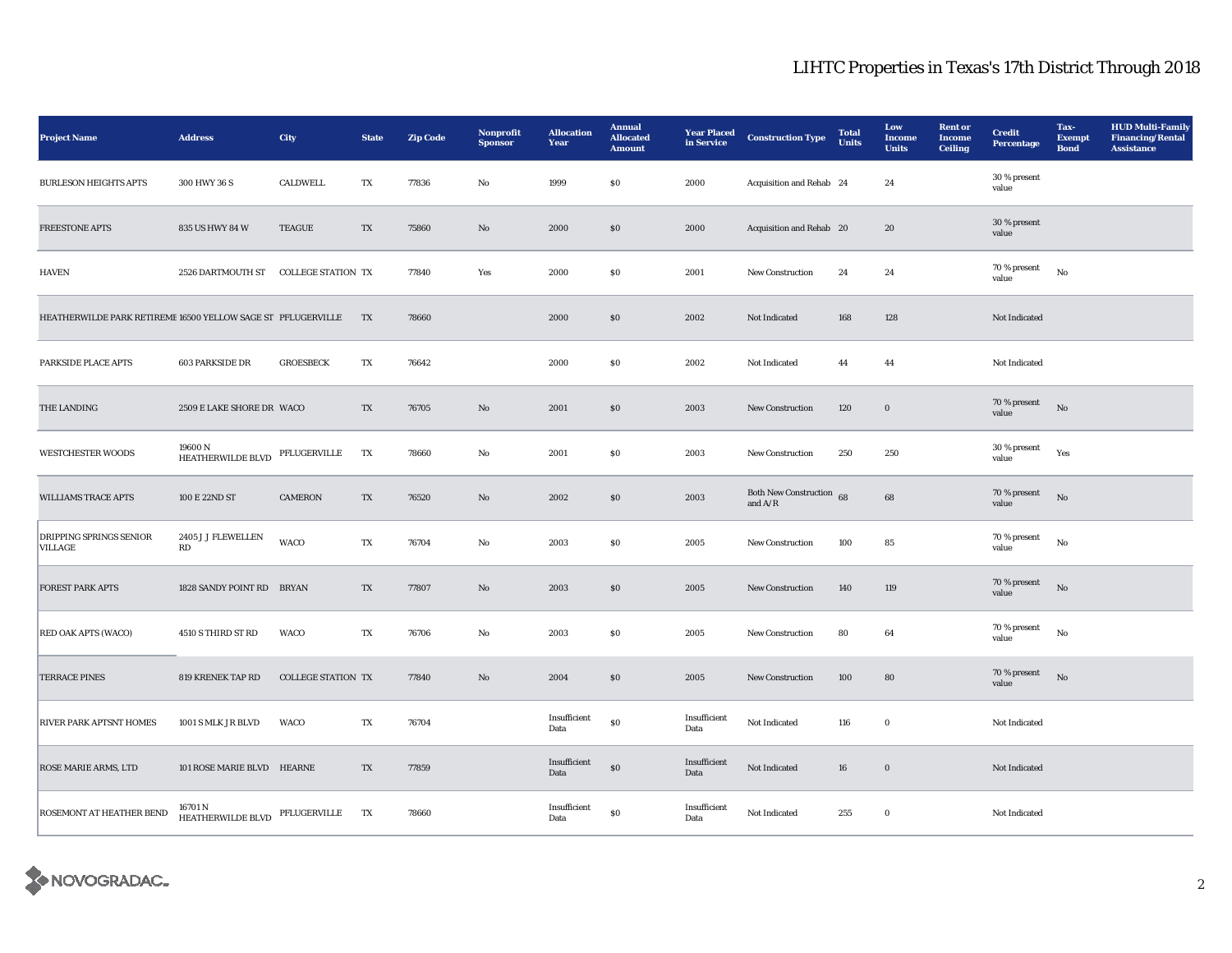| <b>Project Name</b>                                                  | <b>Address</b>                                             | City                           | <b>State</b> | <b>Zip Code</b> | Nonprofit<br><b>Sponsor</b> | <b>Allocation</b><br>Year | <b>Annual</b><br><b>Allocated</b><br><b>Amount</b> | <b>Year Placed</b><br>in Service | <b>Construction Type</b> | <b>Total</b><br><b>Units</b> | Low<br>Income<br><b>Units</b> | <b>Rent</b> or<br><b>Income</b><br>Ceiling | <b>Credit</b><br><b>Percentage</b> | Tax-<br><b>Exempt</b><br><b>Bond</b> | <b>HUD Multi-Family</b><br><b>Financing/Rental</b><br><b>Assistance</b> |
|----------------------------------------------------------------------|------------------------------------------------------------|--------------------------------|--------------|-----------------|-----------------------------|---------------------------|----------------------------------------------------|----------------------------------|--------------------------|------------------------------|-------------------------------|--------------------------------------------|------------------------------------|--------------------------------------|-------------------------------------------------------------------------|
| THE PARK AT SUMMER'S GROVE                                           | 2900 CENTURY PARK<br>BLVD                                  | <b>AUSTIN</b>                  | TX           | 78727           |                             | Insufficient<br>Data      | $\$0$                                              | Insufficient<br>Data             | Not Indicated            | 216                          | $\boldsymbol{0}$              |                                            | Not Indicated                      |                                      |                                                                         |
| <b>ELMWOOD APTS</b>                                                  | 231 GENE ST                                                | <b>BUFFALO</b>                 | TX           | 75831           | No                          | 2012                      | \$20,538                                           | Insufficient<br>Data             | Not Indicated            | 24                           | 24                            | 60% AMGI                                   | 70 % present<br>value              | No                                   | No                                                                      |
| LIBERTY SQUARE & LIBERTY VILL $\textsc{SCATTERED}$ STES SEE COMMENTS |                                                            | <b>GROESBECK</b>               | TX           | 76642           | No                          | 2015                      | \$0                                                | Insufficient<br>Data             | Acquisition and Rehab 80 |                              | 80                            | 60% AMGI TCEP only                         |                                    | No                                   | No                                                                      |
| <b>RACHAEL COMMONS</b>                                               | <b>435 LITTLE AVENUE</b>                                   | <b>MCGREGOR</b>                | TX           | 76657           | No                          | 2016                      | $\$0$                                              | Insufficient<br>Data             | Acquisition and Rehab 48 |                              | 43                            | 60% AMGI                                   | 70 % present<br>value              | No                                   |                                                                         |
| <b>SEA RAD OAKS</b>                                                  | 11607 SIERRA NEVADA<br>LN. / 6119 VALIANT<br><b>CIRCLE</b> | $\boldsymbol{\mathrm{AUSTIN}}$ | TX           | 78759           | $\mathbf{No}$               | 2016                      | $\$0$                                              | Insufficient<br>Data             | Acquisition and Rehab 75 |                              | 75                            |                                            | 60% AMGI Not Indicated No          |                                      |                                                                         |
| THE RESERVE AT DRY CREEK                                             | APPROX. 900 BLOCK OF<br>NORTH OLD TEMPLE HEWITT<br>ROAD    |                                | TX           | 76643           | No                          | 2016                      | $\$0$                                              | Insufficient<br>Data             | New Construction         | 113                          | 90                            | 60% AMGI                                   | 70 % present<br>value              | No                                   |                                                                         |
| <b>BRIDGE AT HARRIS RIDGE</b>                                        | 1501 E. HOWARD LANE AUSTIN                                 |                                | TX           | 78754           | No                          | 2017                      | \$0                                                | Insufficient<br>Data             | New Construction         | 324                          | 324                           | 60% AMGI                                   | 30 % present<br>value              |                                      | $\mathbf{N}\mathbf{o}$                                                  |
| <b>GOLDEN TRAILS</b>                                                 | 314 MELODIE DRIVE                                          | <b>WEST</b>                    | TX           | 76691           | No                          | 2017                      | $\$0$                                              | Insufficient<br>Data             | New Construction         | 45                           | 45                            | 60% AMGI                                   | 70 % present<br>value              |                                      |                                                                         |
| <b>HEIGHTS ON PARMER PHASE</b><br>TWO                                | <b>1524 EAST PARMER</b><br>LANE                            | <b>AUSTIN</b>                  | TX           | 78753           | No                          | 2017                      | \$0                                                | Insufficient<br>Data             | <b>New Construction</b>  | 80                           | 80                            | 60% AMGI                                   | 30 % present<br>value              |                                      | No                                                                      |
| <b>CALDWELL HEIGHTS</b>                                              | 362 MLK DRIVE                                              | <b>CALDWELL</b>                | TX           | 77836           | No                          | 2018                      | <b>SO</b>                                          | Insufficient<br>Data             | <b>New Construction</b>  | 72                           | 72                            | 60% AMGI                                   | 70 % present<br>value              |                                      |                                                                         |
| <b>ELYSIUM GRAND</b>                                                 | 3300 OAK CREEK DRIVE AUSTIN                                |                                | TX           | 78727           | No                          | 2018                      | \$0                                                | Insufficient<br>Data             | <b>New Construction</b>  | 90                           | 69                            | 60% AMGI                                   | 30 % present<br>value              |                                      |                                                                         |
| HUNTINGTON AT COLLEGE<br><b>STATION</b>                              | <b>SEC OF LAKEWAY &amp;</b><br><b>MIDTOWN LOOP</b>         | <b>COLLEGE STATION TX</b>      |              | 77845           | No                          | 2018                      | $\$0$                                              | Insufficient<br>Data             | New Construction         | 120                          | 92                            | 60% AMGI                                   | 70 % present<br>value              |                                      |                                                                         |
| <b>WATERLOO TERRACE</b>                                              | 12190 N MOPAC EXPY                                         | <b>AUSTIN</b>                  | TX           | 78758           | $\mathbf{N}\mathbf{o}$      | 2018                      | $\$0$                                              | Insufficient<br>Data             | New Construction         | 132                          | 132                           | 60% AMGI                                   | 70 % present<br>value              |                                      |                                                                         |
| <b>SOMERVILLE PLAZA</b>                                              | 785 THIRD ST                                               | <b>SOMERVILLE</b>              | TX           | 77879           | No                          | 1987                      | S <sub>0</sub>                                     | 1987                             | <b>Existing</b>          | 56                           | 56                            |                                            | Not Indicated                      |                                      |                                                                         |
| <b>AUTUMN VILLAS</b>                                                 | 100 AUTUMN VILLAS<br>$_{\rm DR}$                           | <b>LORENA</b>                  | TX           | 76655           | No                          | 2009                      | S <sub>0</sub>                                     | 1989                             | Not Indicated            | 16                           | $\bf{0}$                      |                                            | 60% AMGI Not Indicated No          |                                      |                                                                         |

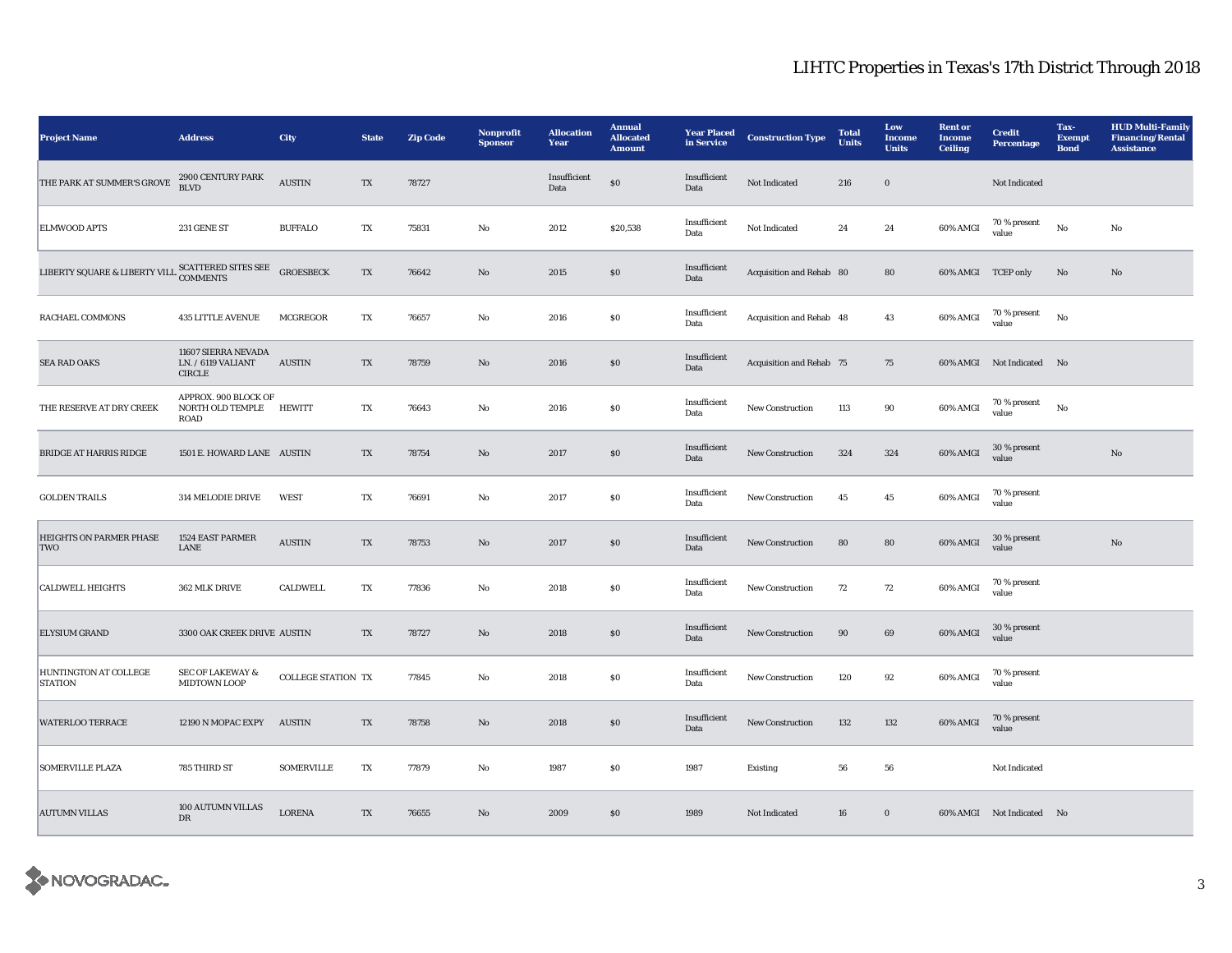| <b>Project Name</b>                                              | <b>Address</b>               | City                      | <b>State</b>            | <b>Zip Code</b> | <b>Nonprofit</b><br><b>Sponsor</b> | <b>Allocation</b><br>Year | <b>Annual</b><br><b>Allocated</b><br><b>Amount</b> | <b>Year Placed</b><br>in Service | <b>Construction Type</b>  | <b>Total</b><br>Units | Low<br>Income<br><b>Units</b> | <b>Rent</b> or<br><b>Income</b><br><b>Ceiling</b> | <b>Credit</b><br>Percentage             | Tax-<br><b>Exempt</b><br><b>Bond</b> | <b>HUD Multi-Family</b><br><b>Financing/Rental</b><br><b>Assistance</b> |
|------------------------------------------------------------------|------------------------------|---------------------------|-------------------------|-----------------|------------------------------------|---------------------------|----------------------------------------------------|----------------------------------|---------------------------|-----------------------|-------------------------------|---------------------------------------------------|-----------------------------------------|--------------------------------------|-------------------------------------------------------------------------|
| <b>MCCAWLEY OAKS</b>                                             | 1040 W CAMERON AVE ROCKDALE  |                           | TX                      | 76567           | No                                 | 1989                      | S <sub>0</sub>                                     | 1989                             | Acquisition and Rehab 29  |                       | 29                            |                                                   | Not Indicated                           |                                      |                                                                         |
| <b>FAIRFIELD RETIREMENT</b>                                      | <b>216 OAK ST</b>            | <b>FAIRFIELD</b>          | $\mathbf{T} \mathbf{X}$ | 75840           | $\mathbf{No}$                      | 1989                      | $\$0$                                              | 1990                             | Acquisition and Rehab 24  |                       | 24                            |                                                   | Not Indicated                           |                                      |                                                                         |
| <b>MILAM SENIOR ESTATES</b>                                      | 1100 N CROCKETT AVE CAMERON  |                           | TX                      | 76520           | No                                 | 1991                      | \$0\$                                              | 1991                             | <b>New Construction</b>   | 32                    | $32\,$                        |                                                   | Not Indicated                           |                                      |                                                                         |
| PFLUGERVILLE MEADOWS                                             | 201 MEADOW LN                | PFLUGERVILLE              | TX                      | 78660           | $\mathbf{No}$                      | 2017                      | $\$0$                                              | 1991                             | Acquisition and Rehab 20  |                       | ${\bf 20}$                    | 60% AMGI                                          | 70 % present<br>value                   |                                      |                                                                         |
| <b>RETIREMENT ACRES</b>                                          | 1139 MCCLANAHAN RD MARLIN    |                           | TX                      | 76661           | No                                 | 1990                      | $\$0$                                              | 1991                             | New Construction          | $32\,$                | $32\,$                        |                                                   | Not Indicated                           |                                      |                                                                         |
| <b>STONE STREET RETIREMENT</b>                                   | 401 MOLLY DR                 | CALDWELL                  | TX                      | 77836           | No                                 | 1991                      | \$0                                                | 1992                             | <b>New Construction</b>   | 32                    | 32                            |                                                   | Not Indicated                           |                                      |                                                                         |
| <b>CALVERT ARMS APTS</b>                                         | 705 W MITCHELL ST            | <b>CALVERT</b>            | TX                      | 77837           | No                                 | 1992                      | <b>SO</b>                                          | 1994                             | <b>New Construction</b>   | 24                    | 24                            |                                                   | Not Indicated                           |                                      |                                                                         |
| MARLIN SQUARE APTS                                               | 501 SAN ANTONIO ST           | <b>MARLIN</b>             | TX                      | 76661           | $\mathbf{No}$                      | 1994                      | $\boldsymbol{\mathsf{S}}\boldsymbol{\mathsf{O}}$   | 1995                             | Acquisition and Rehab 25  |                       | 25                            |                                                   | 30 % present<br>value                   | $_{\rm No}$                          |                                                                         |
| MCGREGOR SENIORS APARTMENT1007 S MADISON ST                      |                              | <b>MCGREGOR</b>           | TX                      | 76657           | No                                 | 2017                      | <b>SO</b>                                          | 1995                             | Acquisition and Rehab 36  |                       | 36                            | 60% AMGI                                          | $70$ % present<br>value                 | No                                   | No                                                                      |
| <b>VILLAS OF LAKE BRAZOS</b>                                     | 1601 SPRING ST               | <b>WACO</b>               | $\mathbf{T} \mathbf{X}$ | 76704           | No                                 | 1993                      | $\$0$                                              | 1995                             | Acquisition and Rehab 200 |                       | 200                           |                                                   | Both 30% and<br>70% present No<br>value |                                      |                                                                         |
| <b>COTTAGES OF OAK SPRINGS</b>                                   | 1900 WOODGATE DR             | WACO                      | TX                      | 76712           | No                                 | 1994                      | \$0\$                                              | 1996                             | <b>New Construction</b>   | 144                   | 100                           |                                                   | 70 % present<br>value                   | No                                   |                                                                         |
| SADDLEWOOD CLUB                                                  | 3625 WELLBORN RD             | <b>BRYAN</b>              | TX                      | 77801           | $\mathbf{No}$                      | 2012                      | \$0                                                | 1996                             | New Construction          | 232                   | 232                           | 60% AMGI                                          | $70\,\%$ present<br>value               | $_{\rm No}$                          | $\mathbf{N}\mathbf{o}$                                                  |
| <b>VILLAS OF ROCK PRAIRIE</b>                                    | 100 MORTIER DR               | <b>COLLEGE STATION TX</b> |                         | 77845           | No                                 | 1994                      | $\$0$                                              | 1996                             | New Construction          | 132                   | 92                            |                                                   | 70 % present<br>value                   | No                                   |                                                                         |
| WINDSOR POINTE TOWNHOMES 2500 CENTRAL PARK LN COLLEGE STATION TX |                              |                           |                         | 77840           | $\mathbf{No}$                      | 1994                      | \$0                                                | 1996                             | <b>New Construction</b>   | 192                   | 192                           |                                                   | 70 % present<br>value                   | No                                   |                                                                         |
| <b>SILVER SPRINGS APTS</b>                                       | 12151 N INTERSTATE 35 AUSTIN |                           | TX                      | 78753           | No                                 | 2013                      | S <sub>0</sub>                                     | 1997                             | <b>New Construction</b>   | 360                   | 360                           |                                                   | 60% AMGI Not Indicated No               |                                      |                                                                         |